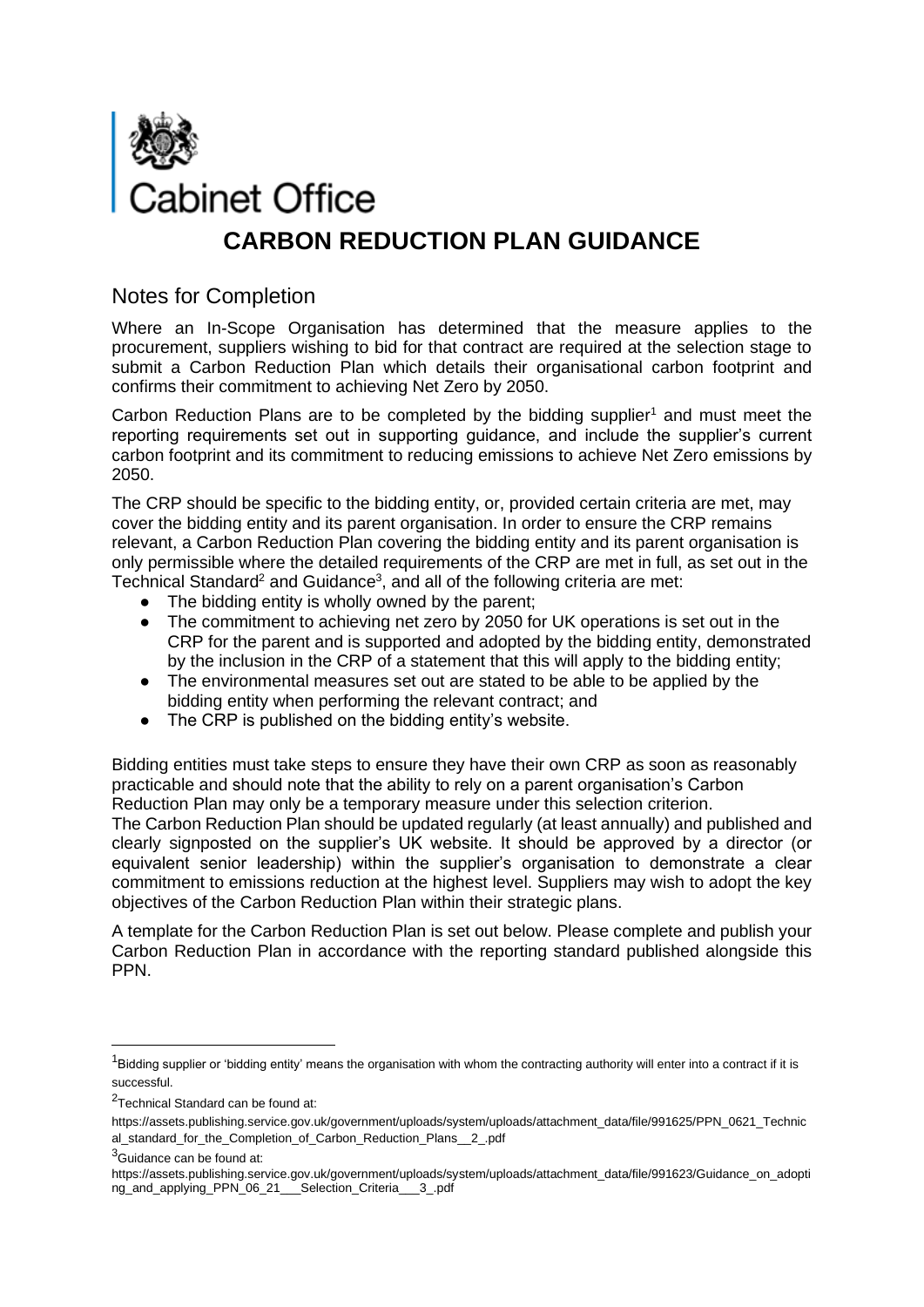# Carbon Reduction Plan Template

Supplier name: Henderson & Taylor

Publication date: 02/02/2022

# **Commitment to achieving Net Zero**

**Henderson & Taylor** is committed to achieving Net Zero emissions by 20**45**.

## **Baseline Emissions Footprint**

Baseline emissions are a record of the greenhouse gases that have been produced in the past and were produced prior to the introduction of any strategies to reduce emissions. Baseline emissions are the reference point against which emissions reduction can be measured.

| <b>Baseline Year: 2021</b>                                                                    |                                                                     |  |
|-----------------------------------------------------------------------------------------------|---------------------------------------------------------------------|--|
| Additional Details relating to the Baseline Emissions calculations.                           |                                                                     |  |
| Creation of a new baseline calculated by Carbon Footprint Ltd on behalf of Henderson & Taylor |                                                                     |  |
| <b>Baseline year emissions:</b>                                                               |                                                                     |  |
| <b>EMISSIONS</b>                                                                              | TOTAL (tCO <sub>2</sub> e)                                          |  |
| Scope 1                                                                                       | 586.62                                                              |  |
| Scope 2                                                                                       | 21.18                                                               |  |
| Scope 3                                                                                       | 171.58                                                              |  |
| (Included Sources)                                                                            | Well to Tank, Commuting, Electricity transmission and distribution. |  |
| <b>Total Emissions</b>                                                                        | 779.37                                                              |  |

## **Current Emissions Reporting**

**Reporting Year: 2021**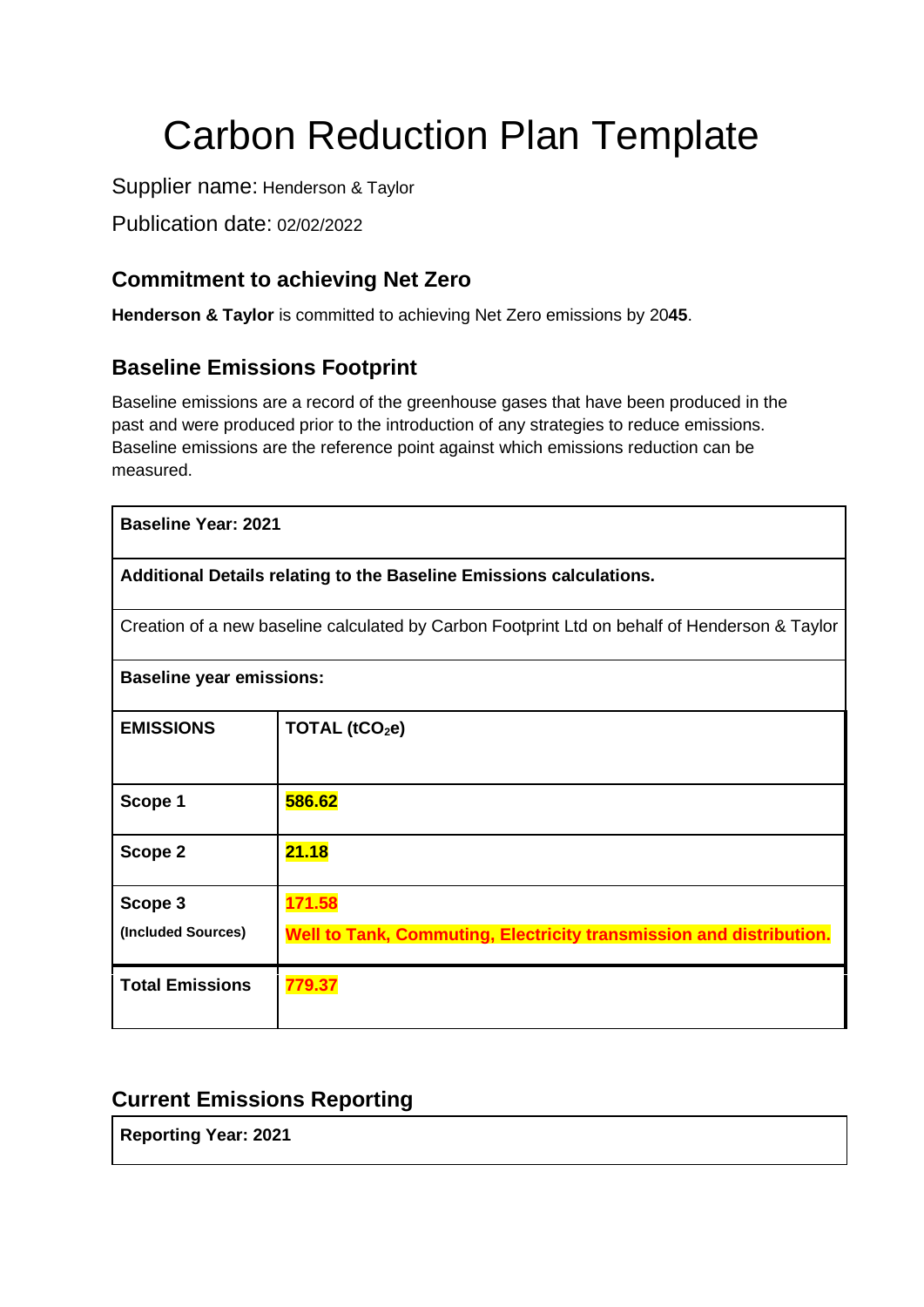| <b>EMISSIONS</b>              | TOTAL (tCO <sub>2</sub> e)                                                    |
|-------------------------------|-------------------------------------------------------------------------------|
| Scope 1                       | 586.62                                                                        |
| Scope 2                       | 21.18                                                                         |
| Scope 3<br>(Included Sources) | 171.58<br>Well to Tank, Commuting, Electricity transmission and distribution. |
| <b>Total Emissions</b>        | 779.37                                                                        |

## **Emissions reduction targets**

#### *[Instructions to Suppliers:*

*If existing emissions reduction targets are in place for your organisation, please provide details below.*

*If you have no previous emissions reduction commitment, or if this is your organisation's first carbon footprint, please provide targets for your organisation]*

In order to continue our progress to achieving Net Zero, we have adopted the following carbon reduction targets.

We project that carbon emissions will decrease over the next five years to  $623.5$  tCO<sub>2</sub>e by 20**26**. This is a reduction of **20**%

- Henderson and Taylor aim for the following targets, based on a median of the active and passive forecast for market-based emissions per employee:
	- Short term (5 years): 20% reduction in total GHG emissions.
	- Medium term (up to 2035): 60% reduction in total GHG emissions
	- Long term (up to 2050): 100% reduction in total GHG emissions.
- Become a Net zero business by 2050. The results of the target setting show that it should be possible for Henderson and Taylor business to cause zero emissions from 2045 onwards. This is a result of the majority of the company's emissions being a result of fuel use in both vehicles and on site, a resource which has low-carbon fuel alternatives. Additionally, best available technology is continually developing, and it is expected that alternatively powered vehicles (hydrogen or EV) HGV's will become available in the future.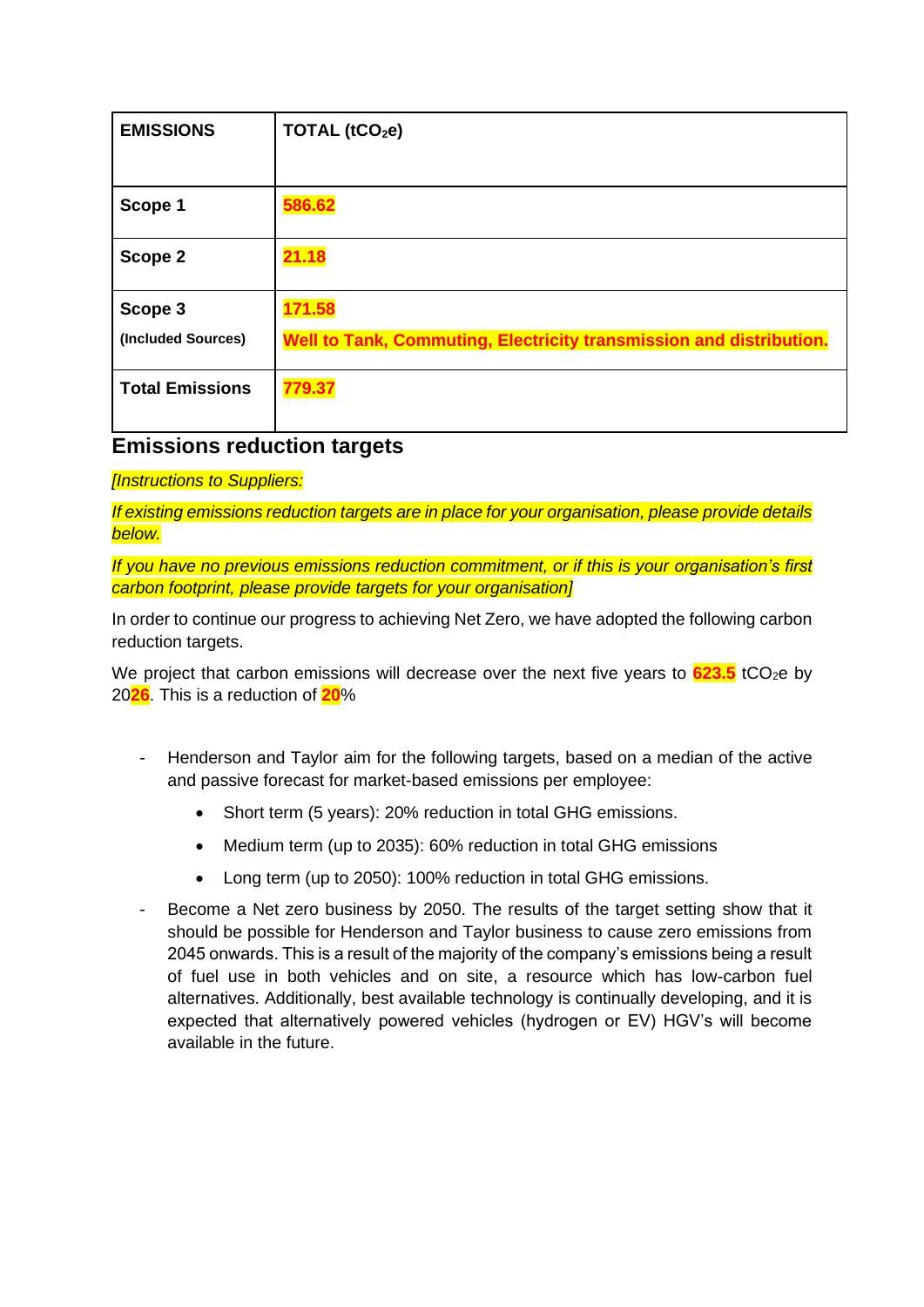#### Progress against these targets can be seen in the graph below:



# **Carbon Reduction Projects**

# Completed Carbon Reduction Initiatives

The following environmental management measures and projects have been completed or implemented since the 20**21** baseline. The carbon emission reduction achieved by these schemes equate to **0** tCO<sub>2</sub>e, a **0**%ge reduction against the 2021 baseline and the measures will be in effect when performing the contract

## ISO14001

In the future we hope to implement further measures such as:

Introduction of electric vehicles for all management vehicles.

Use of HVO where applicable in site plant. Move to renewable energy tariffs.